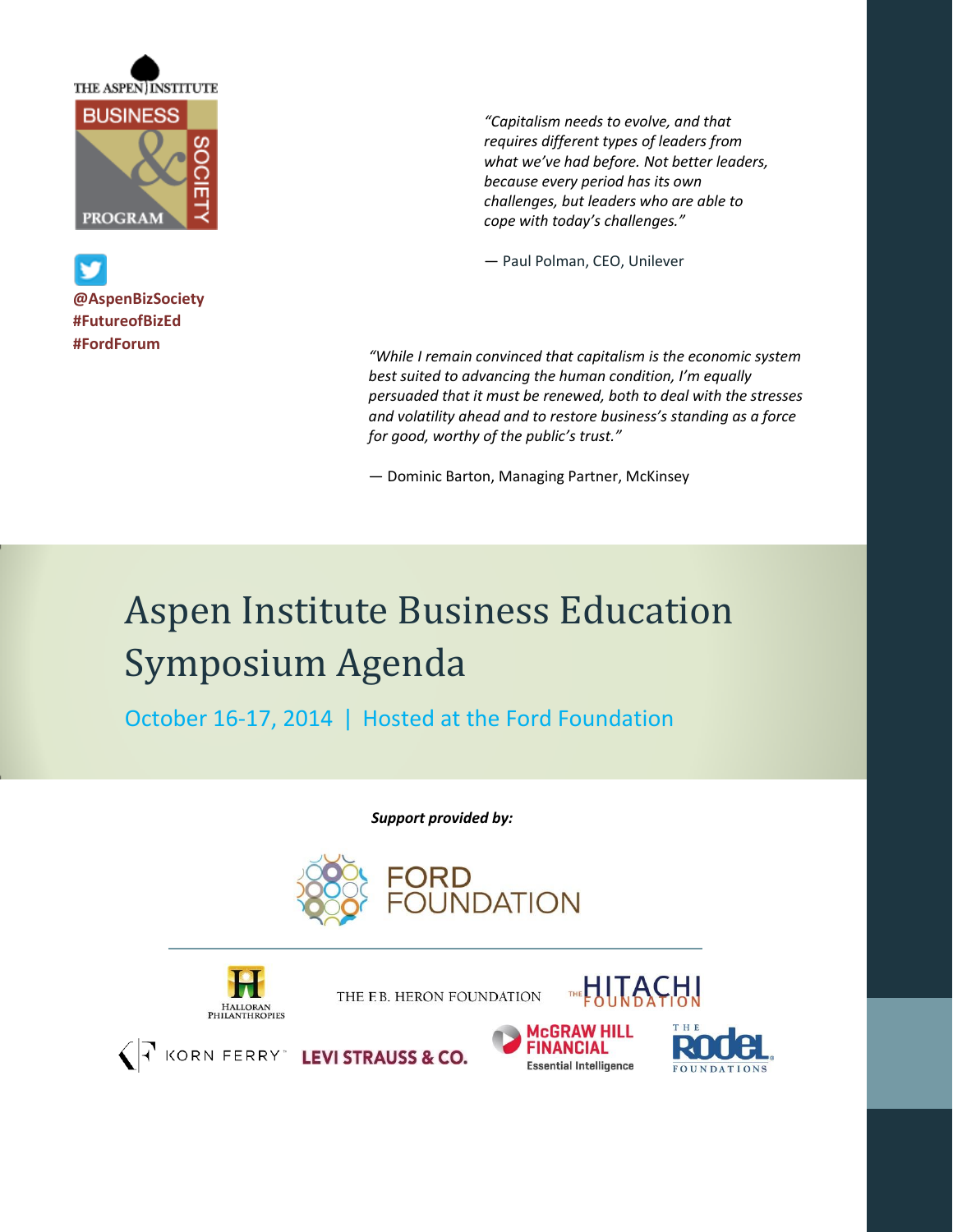# Meeting our Highest Aspirations for Capitalism

### **Introduction**

Welcome to the Aspen Institute Business Education Symposium.

The Symposium is designed to foster a deep inquiry into *how business schools can most effectively prepare students to lead companies in ways that move us closer to a vibrant economy that works for all.* We will examine this question through three specific lenses, focusing on:

- 1. Responsible sourcing within supply chains;
- 2. Exceptional employment practices, particularly for front-line workers; and
- 3. The roles of the public and private sectors in value creation and problem-solving.

### **Objectives**

Our objectives for the Symposium include:

- To create a forum for management educators to learn from one another about exceptional teaching that will prepare our next-generation leaders to act on their highest aspirations for capitalism;
- To create a dialogue between business executives and academics to give shape to future business school curriculum—i.e., in the areas of employment and sourcing, what are the key challenges facing business executives now? What skills and competencies are required to lead on these issues?; and
- To share teaching materials and curricular ideas related to our **[2014 Aspen Faculty Pioneer Awards](http://www.caseplace.org/d.asp?d=7276)**. This year's theme is "the intersection of the public and private sector in value creation and problem-solving."

### **Table of Contents:**

| <b>Introduction</b> | 1       |
|---------------------|---------|
| <b>Objectives</b>   | 1       |
| <b>Agenda</b>       | $2 - 5$ |
| Day 1<br>✓          |         |
| Day 2<br>✓.         |         |
| <b>About Us</b>     | 5       |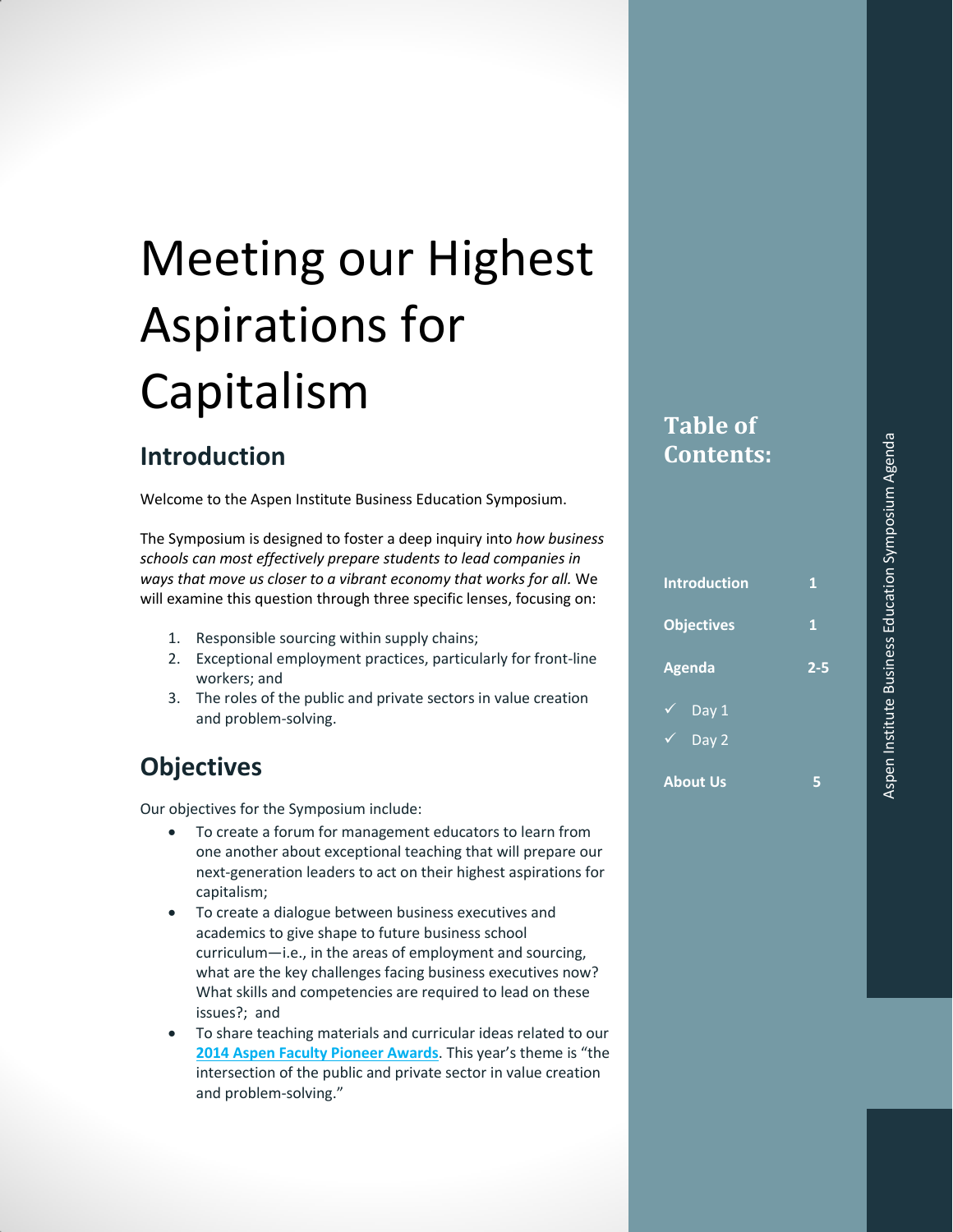### **Agenda**

#### **Day 1: Thursday, October 16**

| 11:30AM |  | <b>Check-in</b> (Ground floor, Main Lobby) |  |
|---------|--|--------------------------------------------|--|
|---------|--|--------------------------------------------|--|

- 12:00-12:30PM **Session 1: Welcome and Opening** *(11th floor, East River Room)*
	- **David Dillon**, Chairman of the Board of Directors, The Kroger Co.
	- Interviewed by: **Judith Samuelson**, Executive Director, Business & Society Program, Aspen Institute

Kroger, one of the world's largest retailers, employs more than 375,000 associates who serve customers in 2,640 supermarkets and multidepartment stores in 34 states and the District of Columbia

#### 12:30-1:30PM **Lunch: Exploring Inequality and Growth** *(11th floor, East River Room)*

- **Beth Ann Bovino**, U.S. Chief Economist, Standard & Poor's Ratings Services / McGraw Hill Financial – on S&P's recent report: "**[How](http://caseplace.org/d.asp?d=7385)  [Increasing Inequality is Dampening US Economic Growth, and Possible](http://caseplace.org/d.asp?d=7385)  [Ways to Change the Tide](http://caseplace.org/d.asp?d=7385)**"
- **Joel Rogers**, University of Wisconsin-Madison on "high-road" strategies, and their relationship to shared prosperity, environmental sustainability and efficient democracy
- 1:30-2:00PM **Session 2: Table-top Discussions** *(11th floor, East River Room)*
- 2:15-3:30PM **Session 3: Agenda-setting** *(B-Level, Auditorium)*

*Discussion Starters:*

- **Pankaj Ghemawat**, IESE Business School and Stern/NYU
- $\div$  Thomas Kochan, MIT
- 3:30-4:00PM **Break** *(B-Level, foyer)*
- 4:00-5:00PM **Session 4: Case Studies: Sourcing and Employment** *(2 concurrent sessions)*
	- *[Coke in the Cross Hairs: Water, India and the University of Michigan](http://caseplace.org/d.asp?d=6314)*, authored and taught by **Andrew Hoffman**, University of Michigan *(B-Level, Auditorium)*
	- *[Mercadona](http://www.caseplace.org/d.asp?d=5936)*, (Spain's largest supermarket chain and its "good job strategy"), authored and taught by **Zeynep Ton**, MIT *(B-Level, Board Room)*

2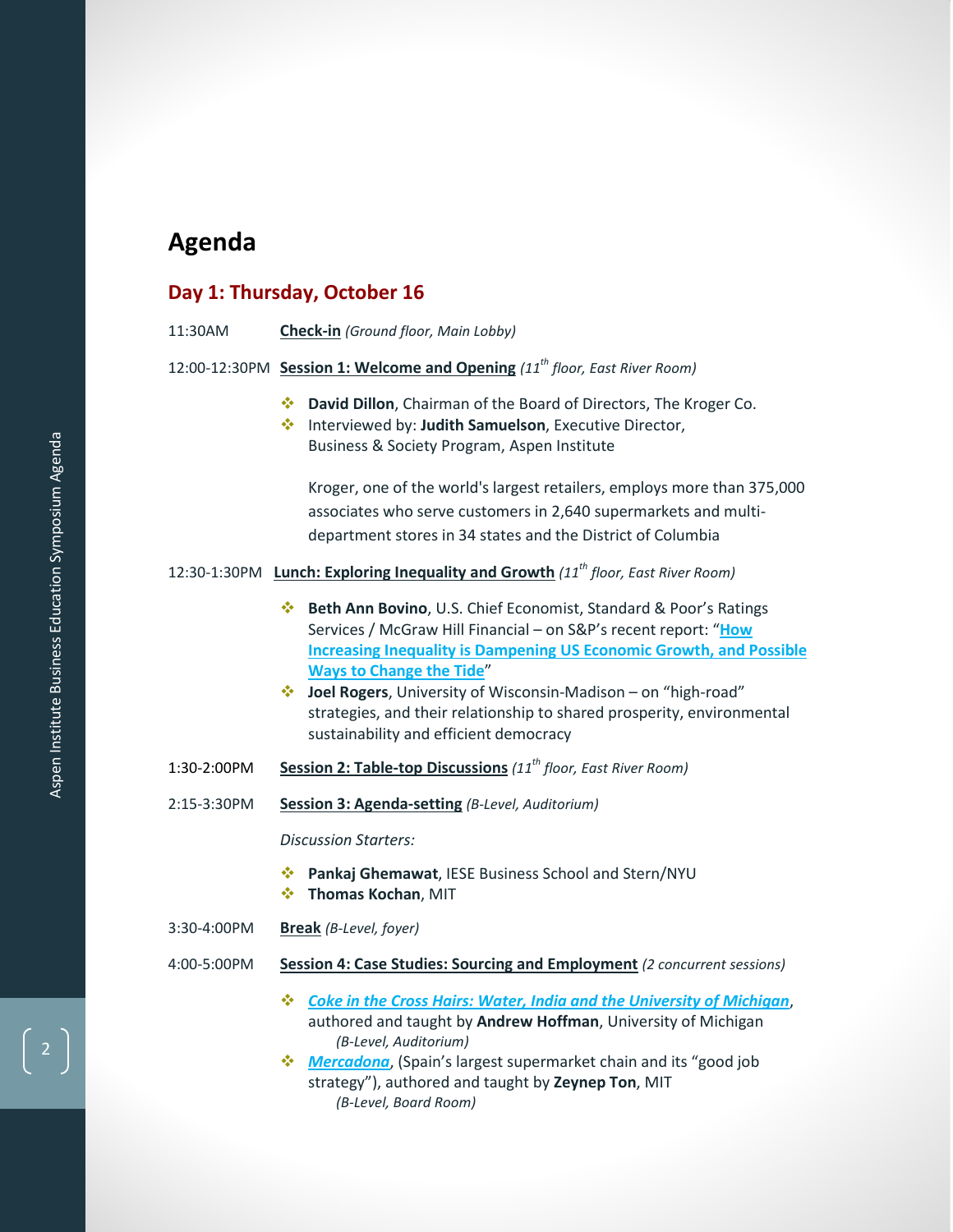#### 5:00-5:30PM **Break** *(B-Level, foyer)*

#### 5:30-6:45PM **Session 5: Refreshing Leadership** *(B-Level, Auditorium)*

#### *Welcome:*

- **Judith Samuelson**, Executive Director, Business & Society Program, Aspen Institute
- **Xavier de Souza Briggs**, Vice President for Economic Opportunity and Assets, Ford Foundation – on the Foundation's legacy in management education, and the connections between Ford's investments in management education and its mission

#### *Panel:*

- **Kevin Delaney**, Editor-in-Chief and Co-Founder, Quartz *(moderator)*
- **Linda Oubré**, Dean, College of Business, San Francisco State University
- **Peter Tufano**, Dean, Saïd Business School, Oxford University
- **Darren Walker**, President, Ford Foundation

#### 6:45-7:00PM **Recognition of the 2014 Aspen Faculty Pioneer Award Winners & Finalists** *(B-Level, Auditorium)*

This year's Awards focus on "the intersection of the public and private sectors in value-creation and problem-solving."

#### **Winners:**

- **Ryan Cabinte**, Presidio Graduate School
- **Mary Margaret Frank**, Darden Graduate School of Business

#### **Finalists:**

- **Anat Admati**, Stanford Graduate School of Business
- $\cdot$  John Mahon, Maine Business School
- **Barry Mitnick**, Katz Graduate School of Business

**Additional Winners and Finalists who are not able to join us at the ceremony are:** "Rising Star" **Ishtiaq Pasha Mahmood**, National University of Singapore Business School; Finalist **Tim Johnson**, Atkinson Graduate School of Management; and Finalist **Andrew King**, Tuck School of Business

*For full biographies and access to the 2014 Faculty Pioneer's award winning syllabi, please visit our [Faculty Pioneer portal](http://www.caseplace.org/d.asp?d=7276) on CasePlace.org.*

7:00-8:15PM **Cocktails and Conversation** *(11th floor, East River Room)*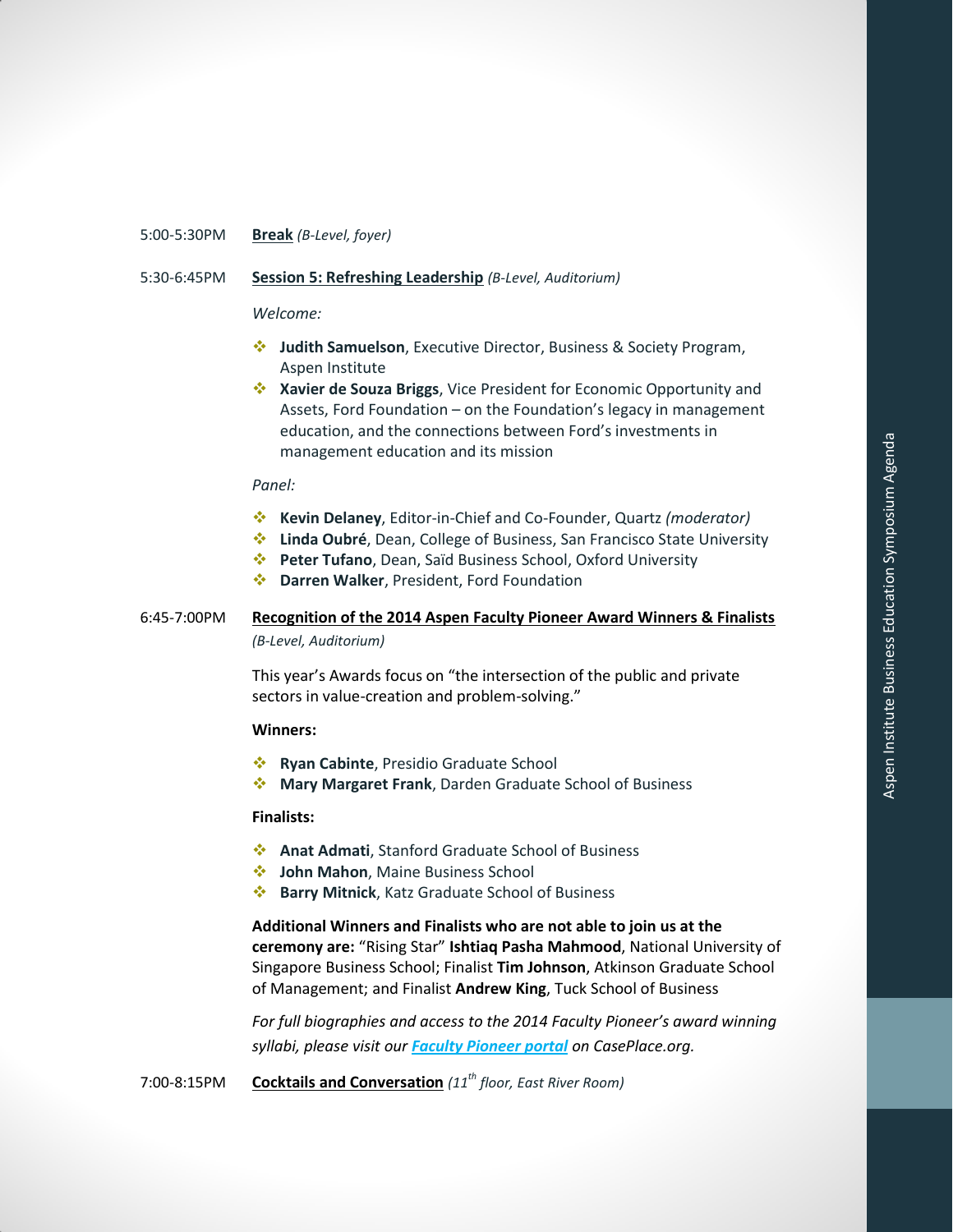#### **Day 2: Friday, October 17**

- 8:00-8:30AM **Breakfast** *(11th floor, East River Room)*
- 8:30-9:15AM **Session 6: Practitioner-Academic Inquiry** *(11th floor, East River Room)*

*Discussion Starters:*

- **Witold (Vit) Henisz**, The Wharton School
- **Jason McBriarty**, Director, Worldwide Community Affairs, Levi Strauss & Co. and Levi Strauss Foundation
- **Joseph Whinney**, Founder and CEO, Theo Chocolate

#### 9:30-10:45AM **Session 7: Inside & Outside the Classroom** *(3 concurrent sessions)*

#### **A. The Public/Private Relationship** *(11th floor, Board Room)*

*Discussion Starters are 2014 Faculty Pioneer Finalists:*

- **Anat Admati**, Stanford Graduate School of Business
- $\cdot$  John Mahon, Maine Business School
- **Barry Mitnick**, Katz Graduate School of Business
- **Judith Samuelson**, Executive Director, Business & Society Program, Aspen Institute *(moderator)*

#### **B. The Buyer/Supplier Relationship** *(11th floor, Training Room)*

*Discussion Starters:*

- **Deishin (Dei) Lee**, Boston College
- **Mark Murphy**, Assistant Vice President, Corporate Responsibility, Cargill

#### **C. The Employer/Employee Relationship** *(B-Level, Board Room)*

*Discussion Starters:*

- **Dennis Campbell**, Harvard Business School
- **Maureen Conway**, Executive Director, Economic Opportunities Program, Aspen Institute
- **David Jacobs**, Morgan State University

10:45-11:15AM **Break** *(B-Level, foyer)*